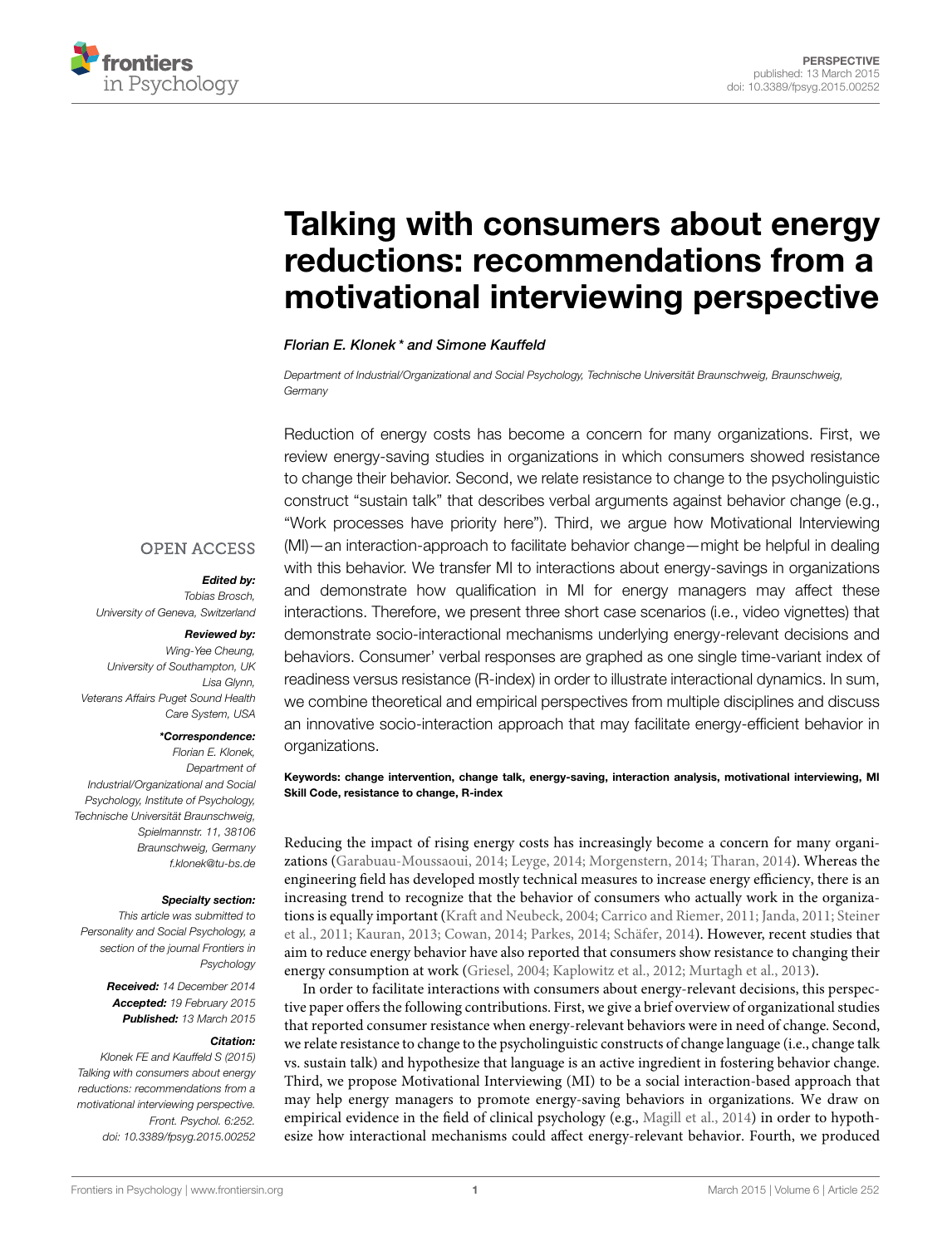demonstration material that highlights how MI-based approaches could be applied in the context of energy-saving interventions. Fifth, we visualize interactional dynamics with a newly developed temporal measure of readiness and resistance to change by means of three video vignettes. Human resources and training departments in organizations can use these vignettes for training purposes.

### Behavior-Based Energy-Saving Interventions and Resistance to Change

Organizations are increasingly trying to save energy either for economic purposes or to accomplish a reduction of carbon emissions [\(Homburg, 2004;](#page-5-10) [D'Mello et al., 2011;](#page-5-11) [DuBois](#page-5-22) [et al.](#page-5-22), [2013\)](#page-5-12). Whereas one energy-efficiency approach includes technical improvements, such as increased heat insulation or replacing ventilation with volume flows [\(Lutzenhiser, 1993\)](#page-5-13), technical engineers are realizing that the behavior of people who work in organizations also contributes to energy consumptions [\(Janda, 2011\)](#page-5-4). Science laboratories in universities have one of the highest energy usages and offer high potential to implement behavior-based energy-conservation procedures with consumers [\(Kaplowitz et al., 2012\)](#page-5-8). Kaplowitz et al. interviewed 59 participants (principal investigators, lab staff, and student researchers) about possibilities to adapt energy-conserving behavior at work. Despite a favorable attitude toward energy-saving behaviors, participants argued that operational, economic, and work-related barriers hindered them from saving energy. In a study from [Griesel \(2004\)](#page-5-7), the author conducted a workshop with university staff to promote energy-efficient behavior. She reported that some of the proposed measures (e.g., switching off laptop computers during breaks) were considered unacceptable by participants.

[Murtagh et al. \(2013\)](#page-6-5) reported similar problems in an energysaving intervention study. The authors implemented a monitoring device in a university office building that displayed employees their current energy use. Unfortunately, 41% of the participants did not even register for the feedback device. The authors also held focus groups about their office energy use and reported that participants showed a "syndrome of reasoning" [\(Murtagh et al.,](#page-6-5) [2013,](#page-6-5) p. 724)—a term for describing verbal responses or selfdefense for not saving energy (e.g., inconvenience, technical reasons/myths, social norms, automation, work demands, savings are too small, etc. . . ).

Altogether, observations from these organizational studies suggest that the language of consumers seems to be indicative of their respective motivation. Participants who are not motivated to take further actions will also express this verbally. In fact, verbal behavior ("I will not do this") is a powerful means to express resistance toward change measures [\(Klonek et al., 2014\)](#page-5-14). More recent methodological work has proposed measuring par-ticipants' readiness or resistance<sup>[1](#page-1-0)</sup> in interactions about behavior change in terms of change talk versus sustain talk [\(Moyers](#page-6-6) [et al.,](#page-6-6) [2007;](#page-6-8) [Miller and Johnson, 2008;](#page-6-9) [Gaume et al., 2010;](#page-5-15) [Mag](#page-6-6)[ill et al.,](#page-6-6) [2010;](#page-5-16) [Klonek et al., 2014;](#page-5-14) [Lombardi et al., 2014](#page-5-17)[; Paulsen](#page-6-6) [et al.,](#page-6-6) [2015\)](#page-6-10). Change talk includes statements that express consumers' readiness to adopt energy-saving routines, such as reasons ("Energy waste is related to increased department costs"), desires ("We do not want to waste energy here"), or needs to change ("It is prohibited by security management to open the windows at night"). By contrast, sustain talk comprises language that speaks against energy-saving measures, such as resistance, reasons to sustain the status quo, a lack of abilities ("I do not know how to operate the heating system—therefore, I don't change it"), or lack of commitment ("I won't promise that I will always think about switching off the lights"). Furthermore, change and sustain talk can be regarded as driving and hindering forces that may determine consumers' energy-related behaviors (Klonek et al., under revision).

This language-based view takes into account that consumers usually express ambivalence rather than sole resistance toward change measures ("Yes, energy savings are important, but it impedes my work flow to shut down the computer during breaks"; [Piderit, 2000;](#page-6-11) [Arkowitz, 2002;](#page-5-18) [Klonek et al., 2014\)](#page-5-14). In this view, one part of the statement argues in favor of change, whereas the other part argues against change. These conflicting values are like opposite sides of a decisional balance [\(Janis and Mann, 1977;](#page-5-19) Klonek et al., under revision) that are dynamically tipping from one side (sustaining behavior) to the other (changing behavior). So what can organizations do in order to increase the weight of the decisional balance so that consumers move toward saving energy?

One social interaction-based approach that makes use of an individual's ambivalence toward change is a method called MI. It is a communication-based approach that has received large support by numerous meta-analyses as an evidence-based intervention in the helping professions [\(Hettema et al., 2005;](#page-5-20) [Rubak et al.,](#page-6-12) [2005;](#page-6-12) [Lundahl et al., 2010;](#page-5-21) [Magill et al., 2014\)](#page-5-9). We will briefly present the basic tenets of MI and argue how energy managers in organizations could benefit from MI training.

### What is Motivational Interviewing and how Might it Improve Interactions about Energy Behavior?

MI can be considered as a social interaction-based approach that combines a humanistic mindset with verbal micro-techniques. Technically, it is defined as a

"collaborative, goal-oriented style of communication with particular attention to the language of change. It is designed to strengthen personal motivation for and commitment to a specific goal by eliciting and exploring the person's own reasons for change within an atmosphere of acceptance and compassion." [\(Miller and Rollnick, 2013,](#page-6-7) p. 29).

<span id="page-1-0"></span><sup>1</sup>Please note that the terms resistance and sustain talk are not interchangeable terms. Typically, current MI theory distinguishes between resistance and sustain talk. Resistance is "interpersonal behavior that reflects dissonance in the working relationship [whereas] sustain talk does not in itself constitute discord"([Miller and](#page-6-6) [Rollnick,](#page-6-6) [2013,](#page-6-7) p. 408). Resistance is necessarily interpersonal (i.e., not residing

within the person) and specifically different from sustain talk. As organizational researchers are more familiar with the term "resistance to change," we use this term in order to connect it with recent conceptions of socio-interactional dynamics in behavior change.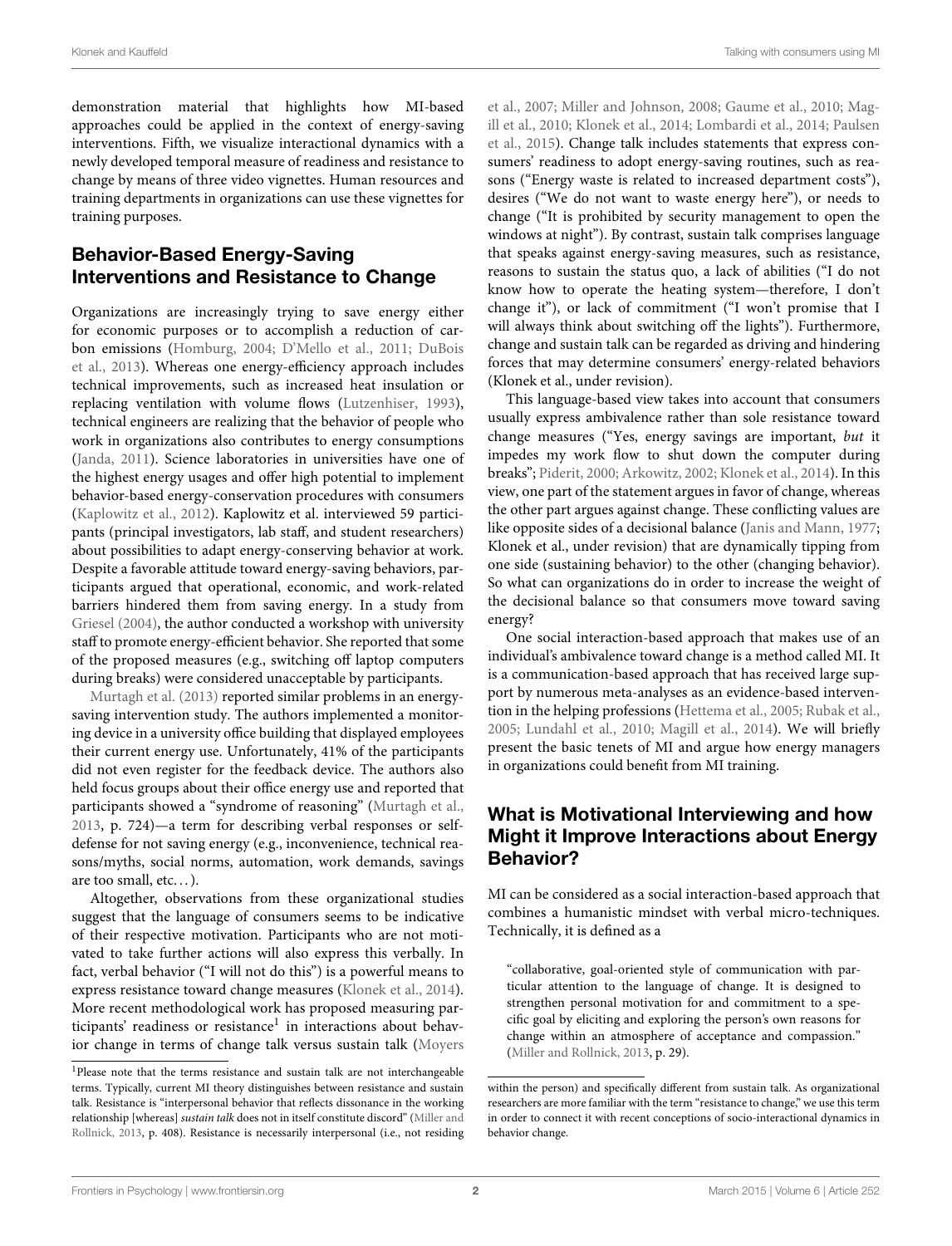MI shares some common ground with participatory energysaving interventions (e.g., consumer-centered formats, such as workshops; [Matthies, 2000;](#page-6-13) [Griesel, 2004\)](#page-5-7) and commitmentbuilding strategies [\(Lokhorst et al., 2013\)](#page-5-23) that have been proposed to be effective in promoting sustainable behavior change. However, MI significantly contributes to these approaches because it gives clear recommendations for how to deal with resistance and how to increase intrinsic motivation. For example, one of the MI principles is to work out discrepancies in a collaborative way: These discrepancies can encompass, for example, energywasting behaviors that are at odds with specific values of the consumer (e.g., "economizing resources" or "being a role-model"). An MI approach advocates that energy-saving procedures should not be enforced top-down from the organization, but rather that consumers' intrinsic motivation has to be developed bottom-up. MI also adds a goal-oriented component in the interaction by reinforcing consumers' own argumentation to save energy, in essence, tipping the decisional balance toward a specific target behavior (i.e., saving energy).

Traditionally, MI is taught within the helping professions, for example, among therapists, counselors, physicians, or nurses [\(Madson et al., 2009;](#page-5-24) [Forsberg et al., 2010;](#page-5-25) [de Roten et al., 2013\)](#page-5-26). More recent studies have provided evidence that MI is also teachable to non-helping professions, e.g., for engineers [\(Klonek and](#page-5-22) [Kauffeld,](#page-5-22) [in press\)](#page-5-27) or for environmental inspectors [\(Forsberg](#page-5-22) [et al.,](#page-5-22) [2014\)](#page-5-28). Whereas MI has not been used in organizations in order to reduce energy-related behavior at work, it has great promise of equipping energy managers successfully with the right mindset and verbal skills in order to discuss these matters.

### Demonstration of MI: The Energy Manager as a Social Change Agent

In order to showcase the use of MI as a communication method for energy managers, we developed three vignettes (i.e., scripted audio and video material) in which an energy manager discusses energy-efficient behavior with an employee. The development of this material was guided by a multi-step procedure in which we integrated interaction material from two different sources.

First, we used three existing interaction scenarios that system-atically varied in terms of MI consistency (Project MILES, [2](#page-2-0)011)<sup>2</sup>. These scenarios were developed independently from a German MI expert who is also a member of the [Motivational Interviewing](#page-6-6) [Network of Trainers](#page-6-6) [\(2008\)](#page-6-14). Transcripts were also annotated previously with a coding instrument that classifies verbal behaviors in MI [\(Martin et al., 2005;](#page-6-15) [Hannöver et al., 2013\)](#page-5-29). As the content of these interactions was not related to energy-saving behavior (i.e., the conversations covered the reduction of smoking behavior), we only used the structure of the behavioral dynamics and replaced the content with arguments that are characteristic of energy-related interactions.

The second source of data included videotaped interactions in which energy advisors discussed energy-reduction measures with consumers in non-residential buildings (cf. [Klonek](#page-5-22) [et al.](#page-5-22), [2014,](#page-5-14) submitted). These videotapes served to provide typical arguments that are provided within energy-related interactions (e.g., replacement of several refrigerators with a single one).

Material from both sources was combined systematically in an iterative process and resulted in three vignettes about energy reductions at work (see supplementary audio online material, "Audio 1–3" for English conversations; "Audio 4–6" for German conversations). **[Table 1](#page-3-0)** shows the first seven turn takes for each scenario. We kept the content of each conversation similar but varied the interactional dynamics in each conversation in order to illustrate how subtle micro-behaviors may influence the course of an interaction (i.e., the subsequent response of the conversational partner). The mechanisms of interpersonal dynamics were based on theoretical assumptions (i.e., technical hypotheses) and empirical support from MI research [\(Magill et al., 2014\)](#page-5-9): The main assumption of the technical hypothesis is that MI inconsistent behaviors are positively associated with sustain talk (e.g., [Apodaca and Longabaugh, 2009;](#page-5-30) [Klonek et al., 2014\)](#page-5-14) and negatively associated with change talk (e.g., [Gaume et al., 2010\)](#page-5-15), whereas MI consistent behaviors make change talk more likely and sustain talk less likely (e.g., [Moyers et al., 2007\)](#page-6-8). With respect to conversations about energy-reductions at work, the technical hypothesis implies that energy managers who are trained in MI verbal skills (Energy Manager B; Audio 2 and 4) will likely increase employees change talk. In contrast, energy managers that have not acquired verbal skills in MI (Energy Manager C; Audio 3 and 6) will also use more MI inconsistent behaviors in conversations to reduce energy and therewith decrease change talk and/or increase sustain talk, respectively.

#### A Closer Look at Verbal Sequences in Energy-Related Consumer Interactions with the MI Skill Code

In a second step, we used the MI Skill Code (MISC; [Miller et al.,](#page-6-16) [2008\)](#page-6-16) in order to shed light on the interactional dynamics of these conversations. The MISC is an observational coding instrument to assess MI specific verbal skills (for the German version, MISC-d<sup>[3](#page-2-1)</sup>: [Klonek and Kauffeld, 2012\)](#page-5-31). It defines three behavioral macro-categories for interviewer behaviors (i.e., energy manager) that are either consistent, inconsistent, or neutral to an MI approach. Along the same line, the MISC also defines three macro-categories for the interaction partner (i.e., consumer) that describe their verbal response in terms of change talk, sustain talk, or follow neutral (i.e., no relation to the change topic). Finally, all behavioral macro-categories can be classified into more fine-grained behaviors: For example, open questions, affirmations, emphasizing control, or giving support are all consistent with MI, whereas warnings and confrontations are inconsistent with MI (a full overview of all 34 codes of the MISC is given

<span id="page-2-0"></span><sup>2</sup>[http://www.medizin.uni-greifswald.de/medpsych/index.php?id=453\\$](http://www.medizin.uni-greifswald.de/medpsych/index.php?id=453$)

<span id="page-2-1"></span> $3$ The MISC-d also includes information on software-support, observer training material, data checking-routines, and use of neutral terms for interaction partners to make the instrument transferable to energy-saving conversations.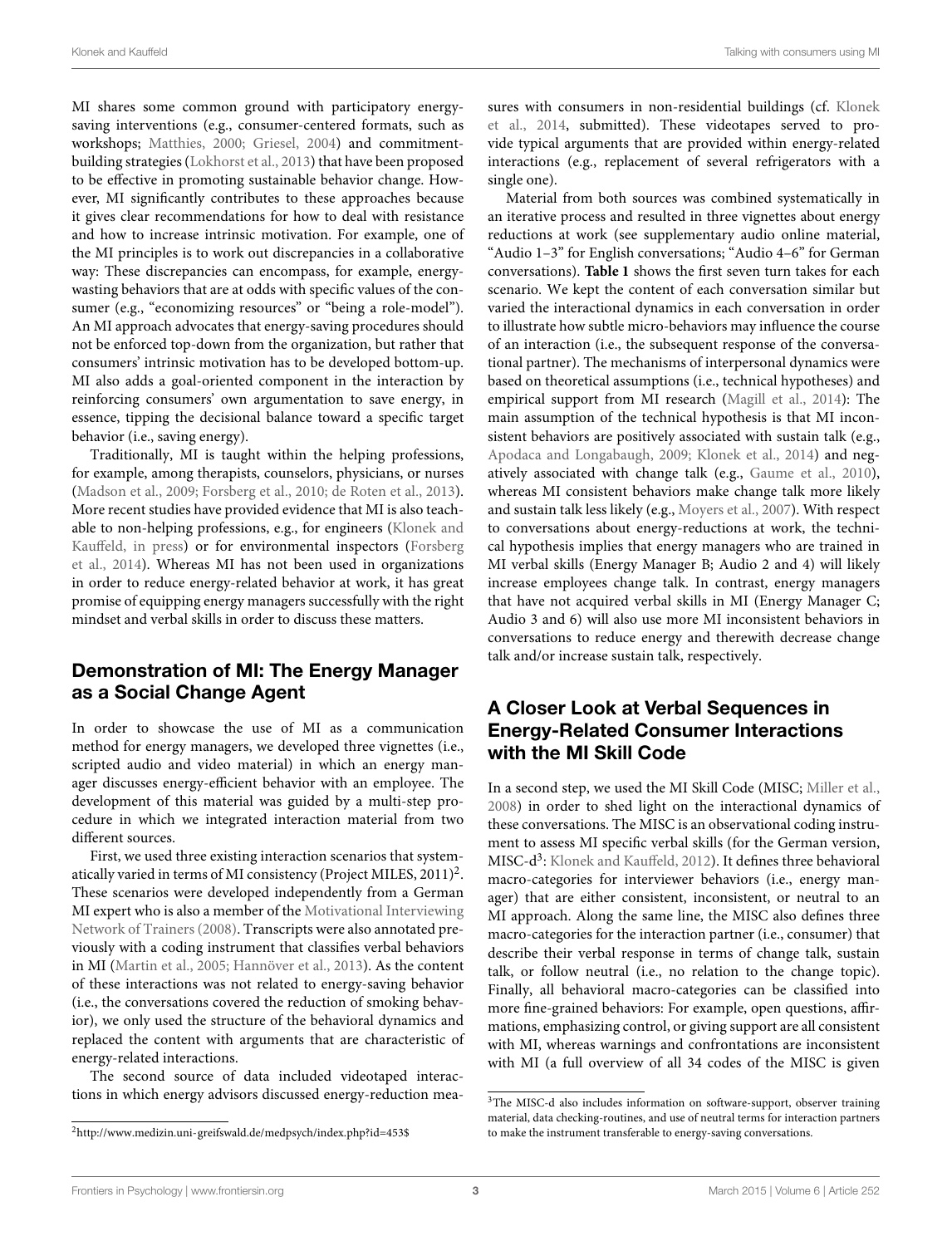| Event | <b>Speaker</b> | <b>Scenario A-C</b>                                                                                                                                                                                                                                                     |                                                                                                                                                                                                                                                                                  |                                                                                                                                                                                                                                                                         |
|-------|----------------|-------------------------------------------------------------------------------------------------------------------------------------------------------------------------------------------------------------------------------------------------------------------------|----------------------------------------------------------------------------------------------------------------------------------------------------------------------------------------------------------------------------------------------------------------------------------|-------------------------------------------------------------------------------------------------------------------------------------------------------------------------------------------------------------------------------------------------------------------------|
|       |                | Energy manager A                                                                                                                                                                                                                                                        | <b>Energy manager B</b>                                                                                                                                                                                                                                                          | Energy manager C                                                                                                                                                                                                                                                        |
|       | Energy manager | Today, I would like to talk with you about possibilities to save energy. [Structure]                                                                                                                                                                                    |                                                                                                                                                                                                                                                                                  |                                                                                                                                                                                                                                                                         |
| 2     | Employee       | Okay. [Follow Neutral]                                                                                                                                                                                                                                                  |                                                                                                                                                                                                                                                                                  |                                                                                                                                                                                                                                                                         |
| 3     | Energy manager | You work in a laboratory. There are some options that will certainly allow you to save energy. [Giving Information]                                                                                                                                                     |                                                                                                                                                                                                                                                                                  |                                                                                                                                                                                                                                                                         |
| 4     | Employee       | [I not only work in a laboratory, but I also<br>work in an office.] [Follow Neutral]<br>There are certainly some options to save<br>energy.] [Change Talk-Other]<br>[These so-called "options" are always<br>connected to large expenditures.]<br>[Sustain Talk-Reason] | [I not only work in a laboratory, but I also<br>work in an office.] [Follow Neutral]<br>There are certainly some options to save<br>energy.] [Change Talk-Other] [However,<br>these so-called "options" are always<br>connected to large expenditures.]<br>[Sustain Talk-Reason] | [I not only work in a laboratory, but I also<br>work in an office.] [Follow Neutral]<br>[These so-called "options" are always<br>connected to large expenditures.] [Sustain<br>Talk-Reason]                                                                             |
| 5     | Energy manager | Don't be so rash. [Confrontation] First off,<br>we should speak about the methods you<br>already use to save energy. [Structure] Can<br>you think of some?" [Closed Question]                                                                                           | First we should perhaps talk about where<br>you already save energy. [Structure] What<br>do you do already to save enery?<br>[Open Question]                                                                                                                                     | Don't be so rash. [Confrontation] First off,<br>we should speak about the methods you<br>already use to save energy. [Structure] Can<br>you think of some? [Closed Question]                                                                                            |
| 6     | Employee       | [Well, for example, I have set up my PC<br>with a coupler strip so that it is not running<br>on standby the entire time.] [Change<br>Talk-Taking Steps] [But if I am in a hurry in<br>the evenings, I don't always remember to<br>do this.] [Sustain Talk-Taking Steps] | [Well, I always turn on my PC using a<br>coupler strip so that it is not always running<br>on standby.] [Change Talk-Taking Steps]<br>[But in the evenings if I am rushed before<br>quitting time, I don't always do this.]<br>[Sustain Talk-Taking Steps]                       | [Well, for example, I have set up my PC<br>with a coupler strip so that it is not running<br>on standby the entire time.] [Change<br>Talk-Taking Steps] [But if I am in a hurry in<br>the evenings, I don't always remember to<br>do this.] [Sustain Talk-Taking Steps] |
| 7     | Energy manager | So it's not so important to you to save<br>energy in this way. I mean, it is a hand<br>movement - then the switch is turned off.<br>[Confrontation]                                                                                                                     | So often in the past you have switched<br>the PC completely off, so that it does<br>not run on Standby. Occasionally,<br>though, you are in too much of a hurry<br>and this is not consistently done.<br>[Complex Reflection]                                                    | So it's not so important to you to save<br>energy in this way. I mean, it is merely a<br>hand movement - then the switch is turned<br>off. That is really no big deal!<br>[Confrontation]                                                                               |

#### <span id="page-3-0"></span>TABLE 1 | Comparison of the first seven turn-takes from the three demonstration interactions about energy-saving behavior at work (fully coded transcripts of all scenarios are provided as online material).

Bold = highlights important differences in verbal behavior of the energy manager.

in the manuals). Altogether, the MISC can be used for annotating conversational dynamics for process researchers (e.g., [Moyers](#page-6-6) [et al.,](#page-6-6) [2007\)](#page-6-8). We coded the verbal behaviors between the energy manager and the employee (all coded transcripts, i.e., the Energy Manager A–C, are provided as supplementary online material; "Data Sheet 1–3" for English transcripts; "Data Sheet 4–6" for German transcripts). **[Table 1](#page-3-0)** shows the MISC codings for the first seven speaker turns in each scenario. It aims to illustrate how subtle micro-changes within a conversation could influence the motivational response of the conversational partner.

The energy managers start to differ in their verbal behavior in the fifth event of each scenario (cf. **[Table 1](#page-3-0)**). For example, energy manager B uses an open question instead of a closed question. The assumption in MI is that open questions are personcentered verbal techniques that invite the interaction partner to disclose more information. In this case, the manager asked the employee about her past behaviors to save energy. The question is evocative because it stimulates the employee to discover potential discrepancies between behaviors at home vs. at work.

In the seventh event, the manager in scenario B uses a complex reflection—MI consistent behavior—whereas the managers in scenarios A and C confront the employee. Confrontations are MI inconsistent "expert-like responses that have a particular negative-parent quality" [\(Miller et al., 2008,](#page-6-16) p. 11). They restrict the autonomy of the employee and can even arouse reactance [\(Klonek et al., 2014\)](#page-5-14). By contrast, complex reflections are person-centered techniques that repeat or paraphrase statements of the employee, but can also add meaning to it. Reflections are active listening statements in which the energy manager tries to understand the problems of the employee in implementing energy-saving routines. This can positively influence the relationship between conversational partners. Furthermore, reflections help the conversational partner to listen to their own statements (i.e., reflecting as a form of verbal mirroring) and selectively stress their change talk to direct the interaction toward the change target [\(Barnett et al., 2014\)](#page-5-32).

## Capturing Change-Related Dynamics with Consumers: The R-Index

In the previous section, we have described some microinteractional dynamics using the MISC (e.g., MI inconsistent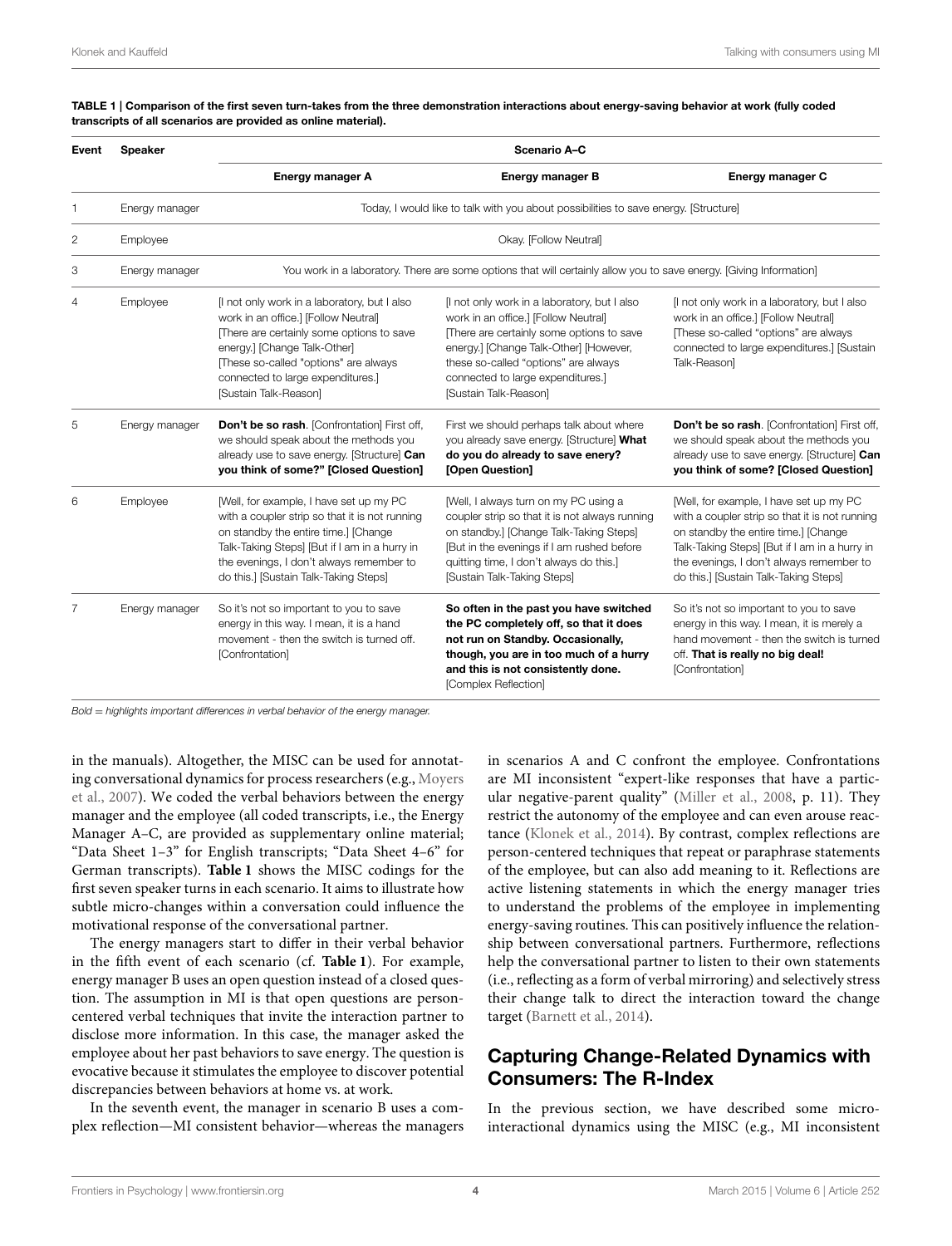

<span id="page-4-0"></span>behavior, followed by sustain talk). Whereas this perspective helps energy managers to reflect on their verbal behaviors, we also want to show how to capture the readiness of consumers on a broader interaction scale. As noted above, the MISC defines verbal responses of conversational partners in terms of change talk, sustain talk, and follow neutral. Recent MI process research suggests using composite scores of change and sustain talk as a "single measure of motivational balance" [\(Magill et al., 2014,](#page-5-9) p. 7). Therefore, we developed a mathematical function that transforms these verbal codes into a single-index of readiness and resistance: The R-index (a full description is given in Klonek et al., under revision). Basically, change talk is transformed into a positive integer  $(+1)$ , whereas sustain talk is transformed into a negative integer  $(-1)$ , and follow neutral is transformed into zero (0). As the verbal behavior of the conversational partner unfolds over time, it creates a repeated measurement of change talk  $(+1)$  and sustain talk  $(-1)$  utterances. One of the basic idea in MI is that conversational partners can talk themselves into the target behavior (e.g., saving energy) by increasing their own change talk. Therefore, the sequence of verbal responses is cumulated from the beginning until the end of the interaction. This summation results in a time-variant index that can show readiness to change (positive slope) versus resistance to change (negative slope). We have produced R-curves for all three vignettes (A–C) as an interactive video demonstration (see video material in the supplementary online material, "Video 1–3" for English videos; "Video 4–6" for German videos). **[Figure 1](#page-4-0)** depicts how the readiness of the employee increases stepwise in scenario B. As noted above, energy manager B used verbal techniques that are characteristic for MI. By contrast, the R-index in scenario C indicates strong employee resistance. Equally, energy manager C showed behaviors that are inconsistent with an MI approach, such as confronting, blaming, and restricting autonomy of the employee. In scenario A, the Rindex fluctuates between positive and negative values, that is, the employee showed ambivalence toward change. In this scenario, energy manager A showed both MI consistent and inconsistent behaviors.

All vignettes (coded transcripts, audio files, and videos showing the R-index) can be used for sensitizing practitioners for interactional dynamics in energy-related conversations or as MI training material. Furthermore, future studies can use this training material to investigate whether MI can help organizations to reduce energy consumption in organizations.

### Conclusion

The current perspective integrated the expertise of different disciplines, that is, clinical psychology, change management, communications, and behavioral sciences. We presented a MIbased socio-interactional approach that may positively influence energy-relevant decisions in organizations by means of its person-centered and directive approach. By creating roleplayed vignettes based on recent empirical meta-analyses about MI in clinical process studies [\(Magill et al., 2014\)](#page-5-9), we illustrated how MI-consistent and MI-inconsistent employer behaviors could theoretically affect consumer responses in the context of energy-related behavior change discussions. We introduced an observational coding scheme (the MI Skill Code) as a means to investigate behavior change interactions. Finally, we created video vignettes of the coded material in which we summarized the complex coding system into one single index of consumer readiness within an energy-related conversation. This material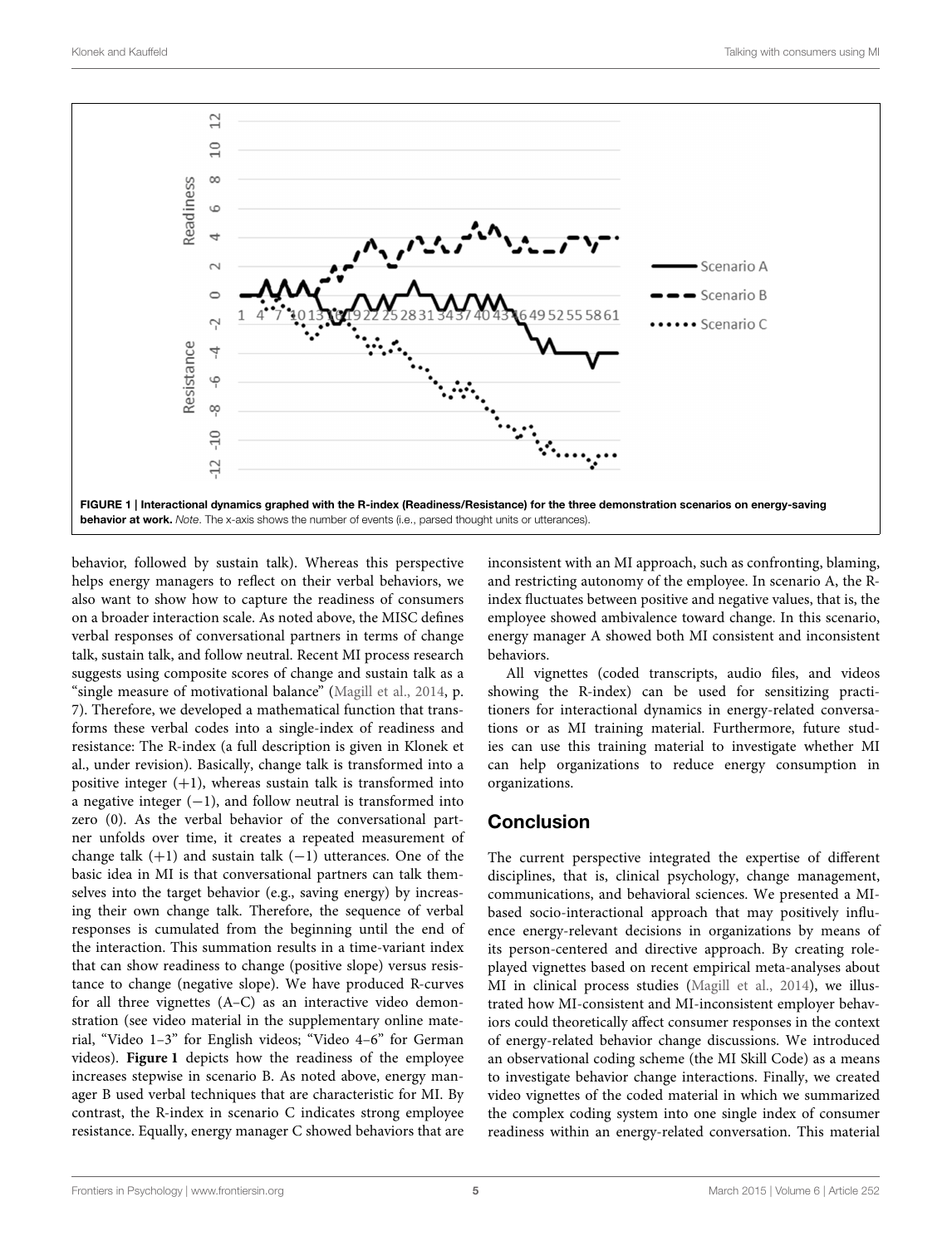<span id="page-5-22"></span>can be used for sensitizing energy managers and change agents for interpersonal dynamics in behavior change and for future energy-saving studies that aim to use MI.

### Acknowledgments

The development of this material was supported by the German Federal Ministry of Economics and Technology (BMWi)

#### References

- <span id="page-5-30"></span>Apodaca, T. R., and Longabaugh, R. (2009). Mechanisms of change in motivational interviewing: a review and preliminary evaluation of the evidence. Addiction 104, 705–715. doi: 10.1111/j.1360-0443.2009.02527.x
- <span id="page-5-18"></span>Arkowitz, H. (2002). Toward an integrative perspective on resistance to change. J. Clin. Psychol. 58, 219–227. doi: 10.1002/jclp.1145
- <span id="page-5-32"></span>Barnett, E., Spruijt-Metz, D., Moyers, T. B., Smith, C., Rohrbach, L. A., Sun, P., et al. (2014). Bidirectional relationships between client and counselor speech: the importance of reframing. Psychol. Addict. Behav. 28, 1212–1219. doi: 10.1037/ a0036227
- <span id="page-5-3"></span>Carrico, A. R., and Riemer, M. (2011). Motivating energy conservation in the workplace: an evaluation of the use of group-level feedback and peer education. J. Environ. Psychol. 31, 1–13. doi: 10.1016/j.jenvp.2010.11.004
- <span id="page-5-6"></span>Cowan, K. (2014). "Energy steward turn off the lights or 1000 little steps," in European Conference on Behaviour and Energy Efficiency (Oxford, UK).
- <span id="page-5-11"></span>D'Mello, S., Ones, D. S., Klein, R. M., Wiernik, B. M., and Dilchert, S. (2011). "Green company rankings and reporting of pre-environmental efforts in organizations, in Poster session presented at the Annual Conference of the Society for Industrial and Organizational Psychology (Chicago, IL).
- <span id="page-5-26"></span>de Roten, Y., Zimmermann, G., Ortega, D., and Despland, J. N. (2013). Metaanalysis of the effects of MI training on clinicians' behavior. J. Subst. Abuse Treat. 45, 155–162. doi: 10.1016/j.jsat.2013.02.006
- <span id="page-5-12"></span>DuBois, C. L., Astakhova, M. N., and DuBois, D. A. (2013). "Motivating behavior change to support organizational environmental sustainability goals," in Green Organizations: Driving change with IO psychology, eds A. H. Huffman and S. R. Klein (New York, NY: Routledge), 186–207.
- <span id="page-5-25"></span>Forsberg, L., Forsberg, L. G., Lindqvist, H., and Helgason, A. R. (2010). Research Clinician acquisition and retention of Motivational Interviewing skills: a twoand-a-half-year exploratory study. Subst. Abuse Treat. Prevent. Policy, 5, 1–14. doi: 10.1186/1747-597X-5-8
- <span id="page-5-28"></span>Forsberg, L., Wickström, H., and Källmén, H. (2014). Motivational interviewing may facilitate professional interactions with inspectees during environmental inspections and enforcement conversations. PeerJ 2:e508. doi: 10.7717/peerj.508
- <span id="page-5-0"></span>Garabuau-Moussaoui, I. (2014). "How people work and live in energy-efficient workplaces? logics of actions, social tensions and actual issues of occupants in energy-efficient office buildings," in European Conference on Behavior and Energy Efficiency (Oxford, UK).
- <span id="page-5-15"></span>Gaume, J., Bertholet, N., Faouzi, M., Gmel, G., and Daeppen, J. B. (2010). Counselor motivational interviewing skills and young adult change talk articulation during brief motivational interventions. J. Subst. Abuse Treat. 39, 272–281. doi: 10.1016/j.jsat.2010.06.010
- <span id="page-5-7"></span>Griesel, C. (2004). Nachhaltigkeit im Bürokontext - eine partizipative Intervention zur optimierten Stromnutzung [Sustainability in organizational context - a participatory intervention to optimize energy user behavior]. Umweltpsychologie 8, 30–48.
- <span id="page-5-29"></span>Hannöver, W., Blaut, C., Kniehase, C., Martin, T., and Hannich, H. J. (2013). Interobserver agreement of the German translation of the motivational interviewing sequential code for observing process exchanges (MI-SCOPE; D). Psychol. Addict. Behav. 27, 1196–1200. doi: 10.1037/a0033041
- <span id="page-5-20"></span>Hettema, J., Steele, J., and Miller, W. R. (2005). Motivational interviewing. Annu. Rev. Clin. Psychol. 1, 91–111. doi: 10.1146/annurev.clinpsy.1.102803. 143833

through Grant 03ET1004B (Project EnEff Campus: blueMAP TU Braunschweig).

### Supplementary Material

The Supplementary Material for this article can be found online at: [http://www.frontiersin.org/journal/10.3389/fpsyg.2015.00252/](http://www.frontiersin.org/journal/10.3389/fpsyg.2015.00252/abstract) [abstract](http://www.frontiersin.org/journal/10.3389/fpsyg.2015.00252/abstract)

- <span id="page-5-10"></span>Homburg, A. (2004). Environmental actions in enterprises: a survey of influential factors and formation approaches from a social and environmental psychological perspective. Umweltpsychologie 8, 56–78.
- <span id="page-5-4"></span>Janda, K. B. (2011). Buildings don't use energy: people do. Archit. Sci. Rev. 54, 15–22. doi: 10.3763/asre.2009.0050
- <span id="page-5-19"></span>Janis, I. L., and Mann, L. (1977). Decision Making: A Psychological Analysis of Conflict, Choice, and Commitment. New York, NY: Free Press.
- <span id="page-5-8"></span>Kaplowitz, M. D., Thorp, L., Coleman, K., and Kwame Yeboah, F. (2012). Energy conservation attitudes, knowledge, and behaviors in science laboratories. Energy Policy 50, 581–591. doi: 10.1016/j.enpol.2012.07.060
- <span id="page-5-5"></span>Kauran, K. (2013). Motivation of Energy-Users is Crucial! Re-Co Newsletter 2013, 2, 5. Available online at: [http://www.re-co.eu/sites/](http://www.re-co.eu/sites/default/files/files/Re_Co_Newsletter_No2.pdf) [default/files/files/Re\\_Co\\_Newsletter\\_No2.pdf](http://www.re-co.eu/sites/default/files/files/Re_Co_Newsletter_No2.pdf)
- <span id="page-5-31"></span>Klonek, F. E., and Kauffeld, S. (2012). Der Motivational Interviewing Skill Code, deutsche Version (2.3). [The motivational interviewing skill code, German version (2.3)]. Unpublished manual, Technische Universität Braunschweig. Available online at: [https://www.tu-braunschweig.de/Medien-DB/aos/hinterlegte](https://www.tu-braunschweig.de/Medien-DB/aos/hinterlegte-pdfs/misc-d.pdf)[pdfs/misc-d.pdf](https://www.tu-braunschweig.de/Medien-DB/aos/hinterlegte-pdfs/misc-d.pdf)
- <span id="page-5-27"></span>Klonek, F. E., and Kauffeld, S. (in press). Providing Engineers with OARS and EARS: Effects of a Skills-Based Vocational Training in Motivational Interviewing for Engineers in Higher Education. Higher Education, Skills and Work-Based Learning.
- <span id="page-5-14"></span>Klonek, F. E., Lehmann-Willenbrock, N., and Kauffeld, S. (2014). Dynamics of resistance to change: a sequential analysis of change agents in action. J. Change Manag. 14, 334–360. doi: 10.1080/14697017.2014.896392
- <span id="page-5-2"></span>Kraft, D., and Neubeck, S. (2004). Approaches of internal environmental communication within the scope of environmental management at Volkswagen Nutzfahrzeuge (VWN) Hannover. Umweltpsychologie 8, 42–55. doi: 10.1037/a0036227
- <span id="page-5-1"></span>Leyge, C. (2014). "Saving energy in the workplace: why, and for whom?," Presented at the European Conference on Behaviour and Energy Efficiency, (Oxford, UK).
- <span id="page-5-23"></span>Lokhorst, A. M., Werner, C., Staats, H., van Dijk, E., and Gale, J. L. (2013). Commitment and behavior change: a meta-analysis and critical review of commitmentmaking strategies in environmental research. Environ. Behav. 45, 3–34. doi: 10.1177/0013916511411477
- <span id="page-5-17"></span>Lombardi, D. R., Button, M. L., and Westra, H. A. (2014). Measuring motivation: change talk and counter-change talk in cognitive behavioral therapy for generalized anxiety. Cogn. Behav. Therapy 43, 12–21. doi: 10.1080/16506073.2013.846400
- <span id="page-5-21"></span>Lundahl, B. W., Kunz, C., Brownell, C., Tollefson, D. S., and Burke, B. (2010). A meta-analysis of motivational interviewing: twenty-five years of empirical studies. Res. Social Work Prac. 20, 137–160. doi: 10.1177/1049731509347850
- <span id="page-5-13"></span>Lutzenhiser, L. (1993). Social and behavioral aspects of energy use. Annu. Rev. Energy Environ. 18, 247–289. doi: 10.1146/annurev.eg.18.110193.001335
- <span id="page-5-24"></span>Madson, M. B., Loignon, A. C., and Lane, C. (2009). Training in motivational interviewing: A systematic review. J. Subst. Abuse Treat. 36, 101–109. doi: 10.1016/j.jsat.2008.05.005
- <span id="page-5-16"></span>Magill, M., Apodaca, T. R., Barnett, N. P., and Monti, P. M. (2010). The route to change: within-session predictors of change plan completion in a motivational interview. J. Subst. Abuse Treat. 38, 299–305. doi: 10.1016/j.jsat.2009. 12.001
- <span id="page-5-9"></span>Magill, M., Gaume, J., Apodaca, T. R., Walthers, J., Mastroleo, N. R., Borsari, B., et al. (2014). The technical hypothesis of motivational interviewing: a metaanalysis of MI's key causal model. J. Consult. Clin. Psychol. 82, 973–983. doi: 10.1037/a0036833